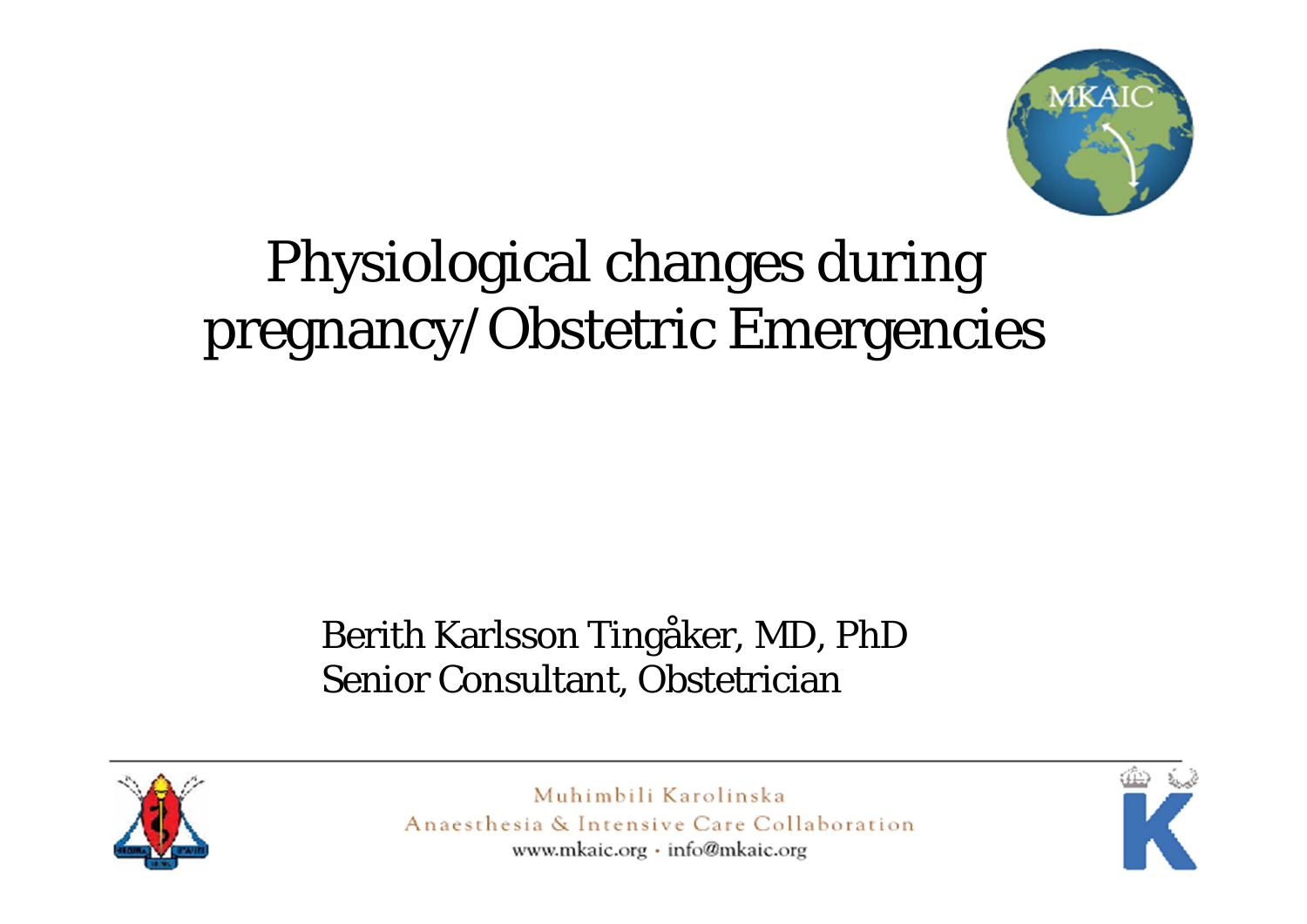

## Why important?



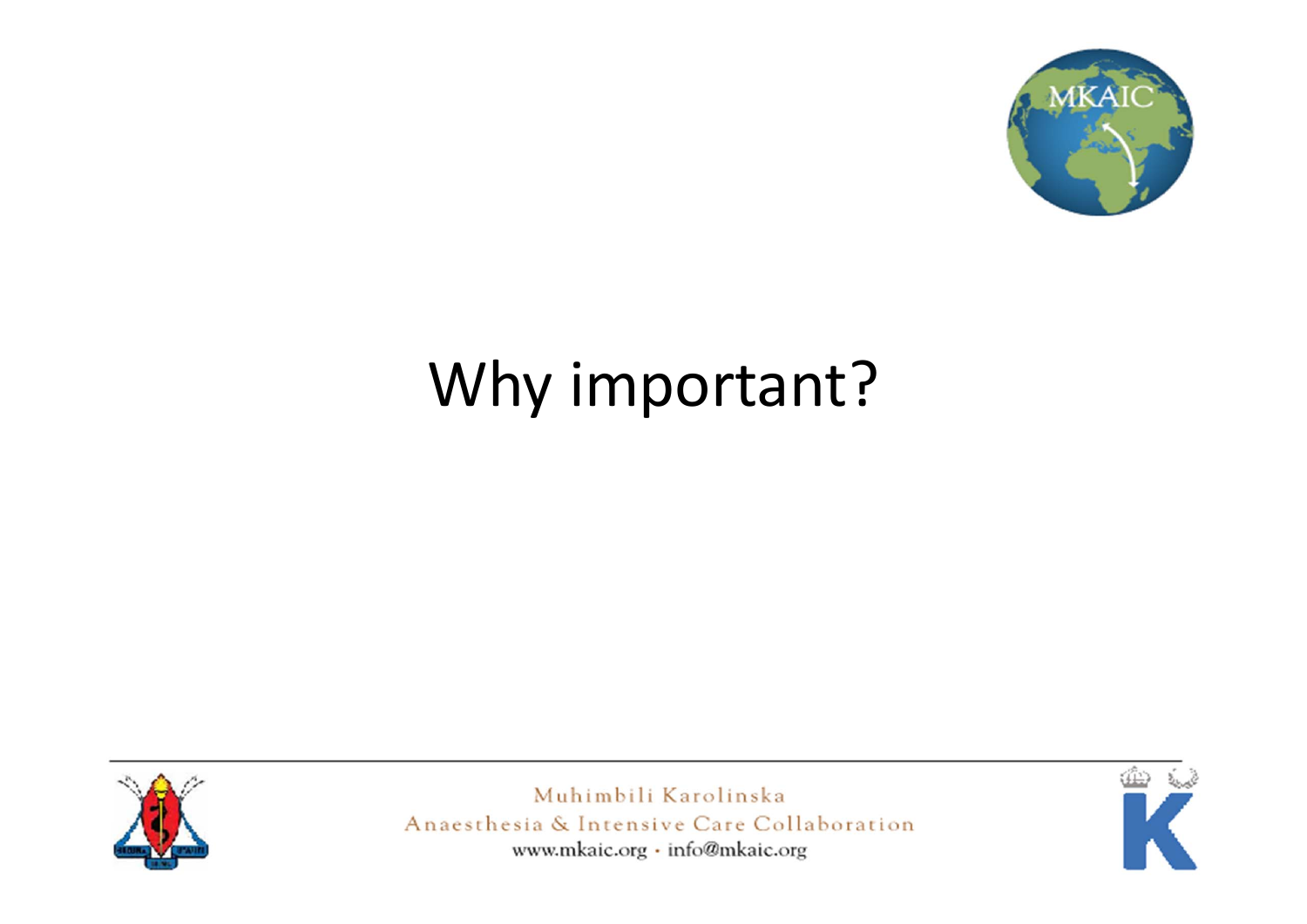

## 1000 women die every day due to pregnancy/delivery related causes





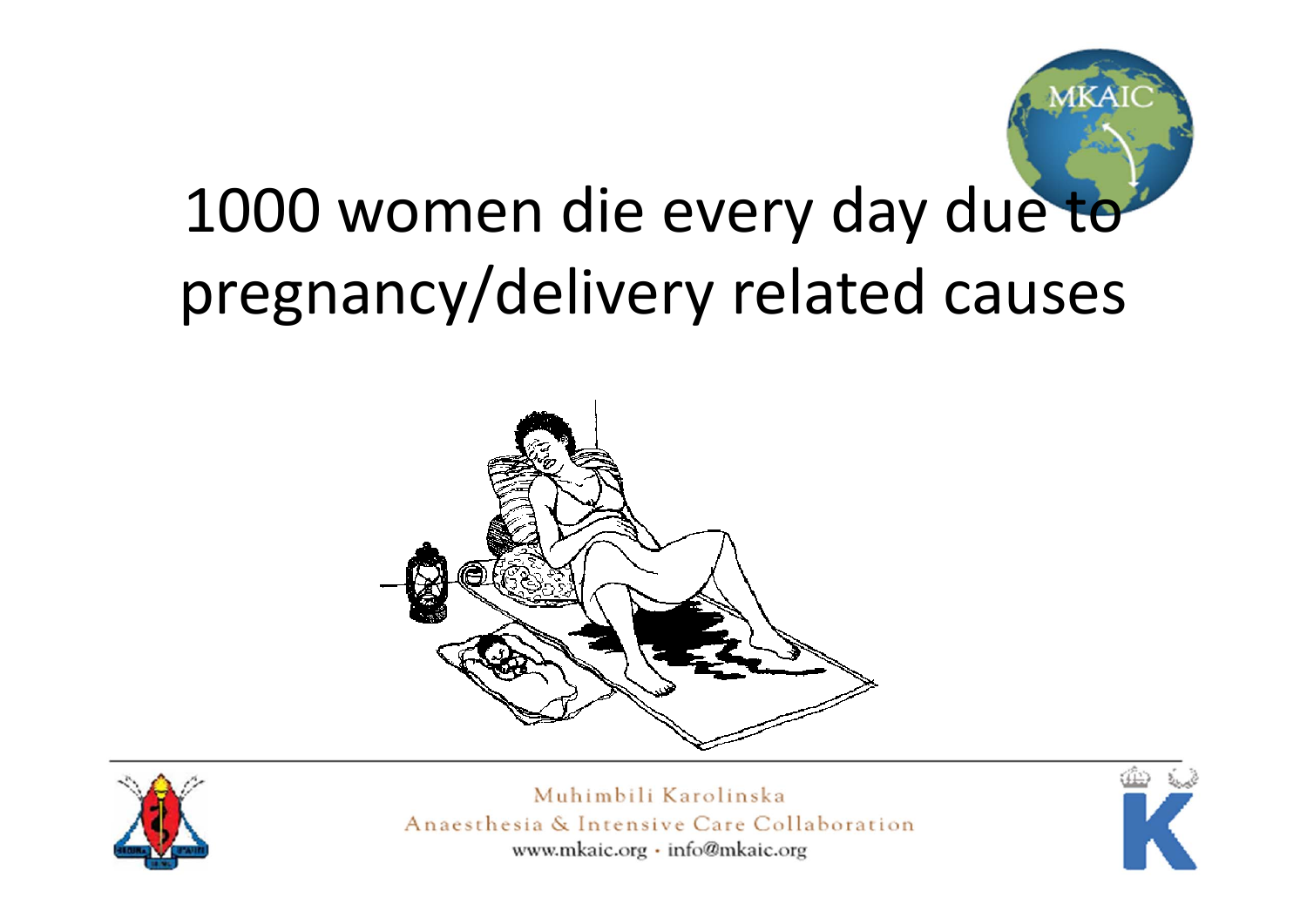

## A B CAirway Breathing Circulation

#### Simple systematic strategies make great difference

#### Common Goal = Reduced maternal mortality rate



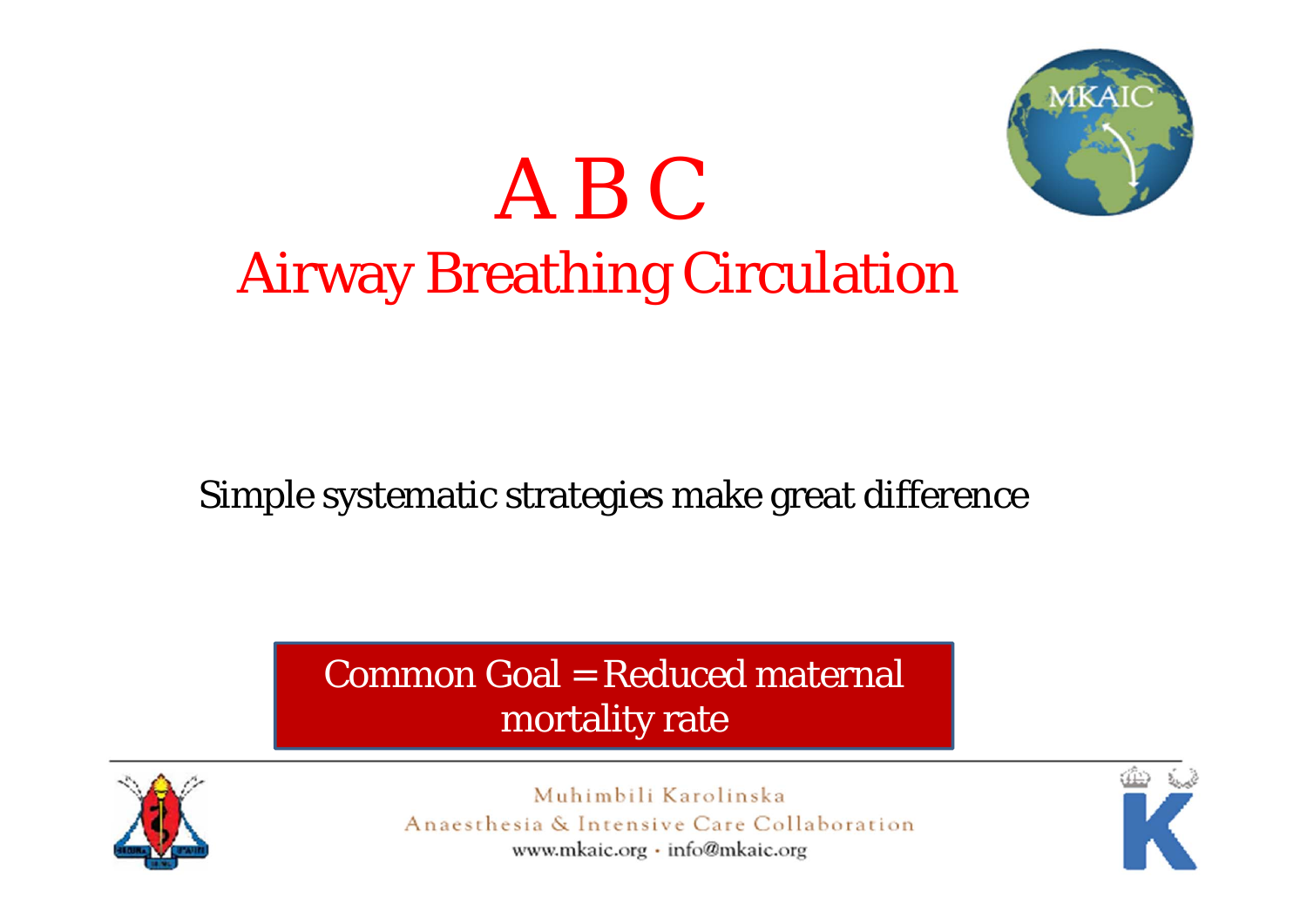# Teamwork and Communication



#### Common Goal = Reduced maternal mortality rate



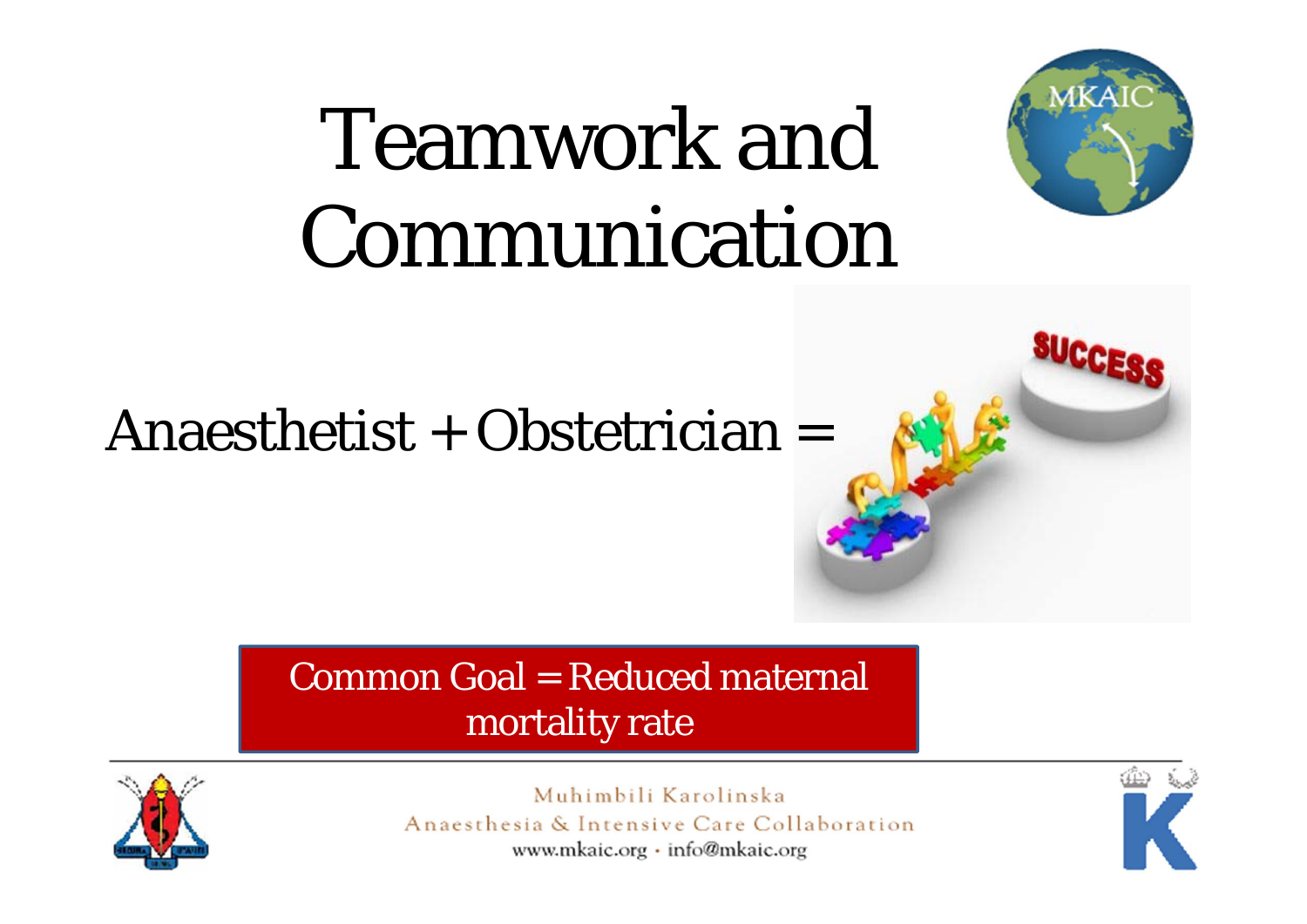## Airway



#### Difficult intubation

- The mucosa of the nasopharynx /larynx /trachea becomes hyperemic and oedematous due to increased oestrogen and bloodflow.
- Preeclampsia
- $\bullet$  10 x more common with difficult intubation in late pregnancy

#### Be prepared!



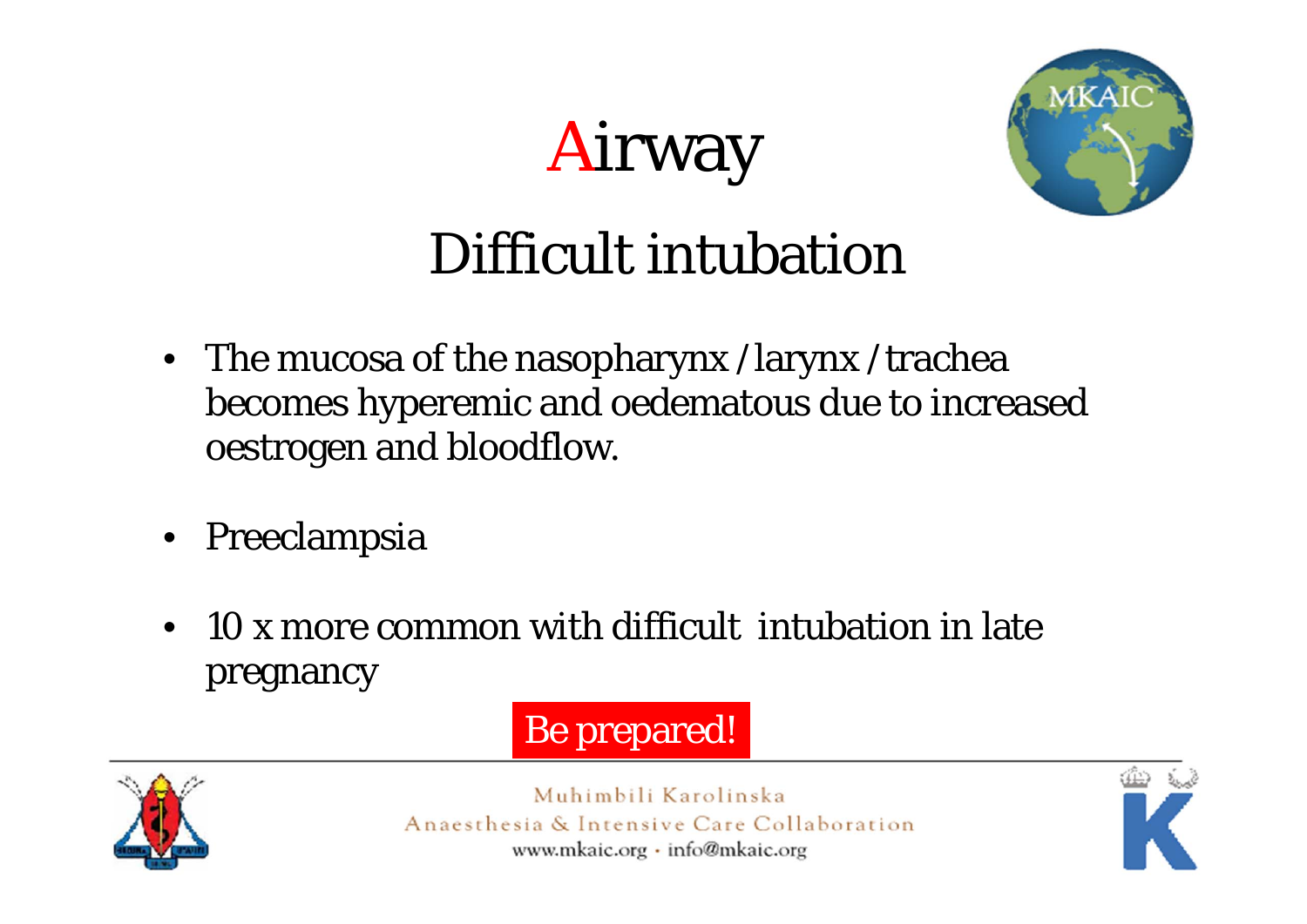# Airway



## Increased risk for pulmonary aspiration

- •Increased intragastric pressure
- •Decreased tone in the lower esofageal sfincter
- •Slower gastric empting time during labour
- $\bullet$  Preeclampsia/Eclampsia, Pain; Labour, Abrutio placentae, Uterine rupture

Be prepared!



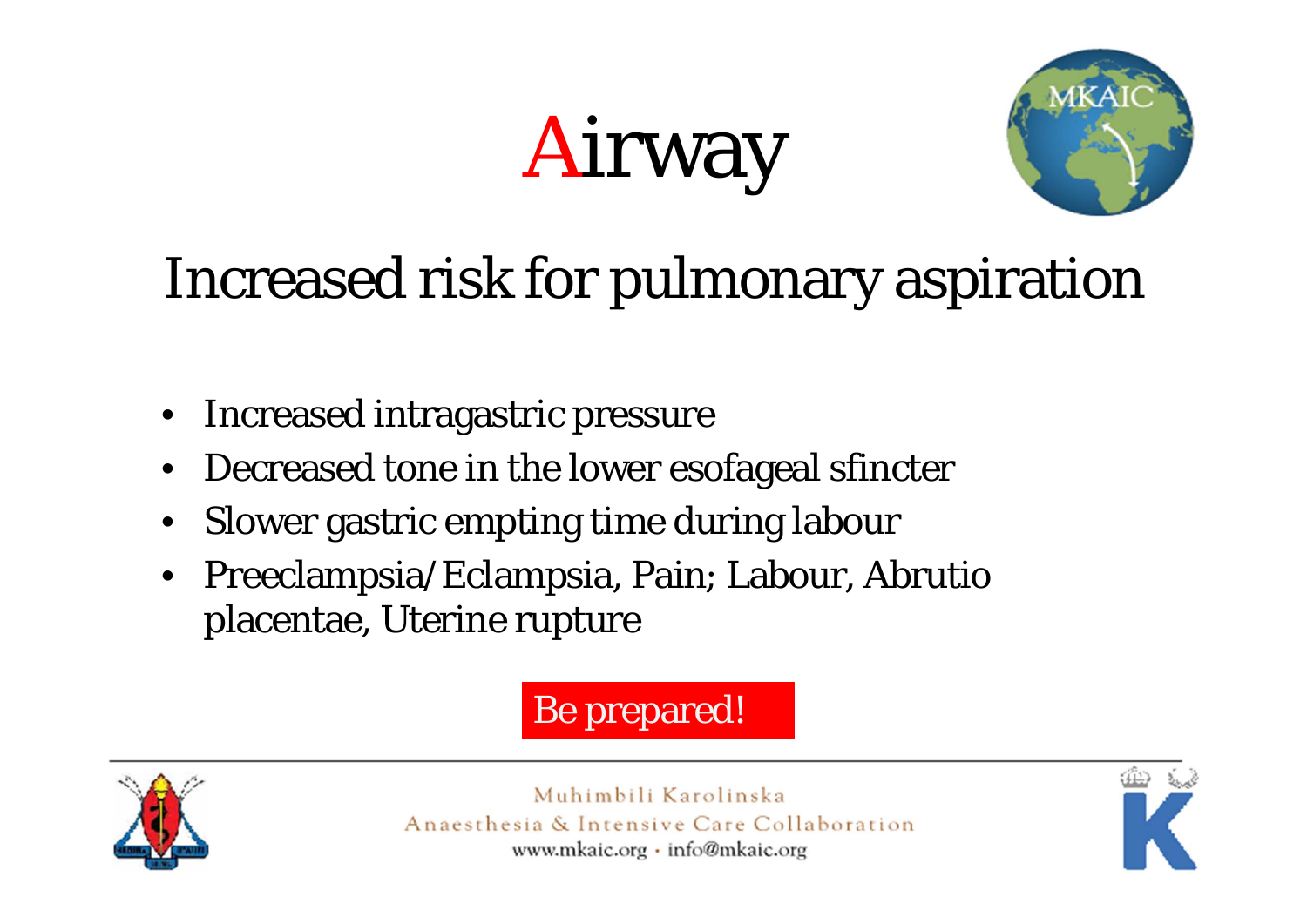## **Breathing**



## Lowered maternal oxygen reserve

(Increased O2 consumption + decreased FRC)

- Apnea: More rapid onset of hypoxia
- •Worse in supine postion
- •Pain, anxiety, multiple fetus, obesity

#### Oxygen!! Lateral tilt!!



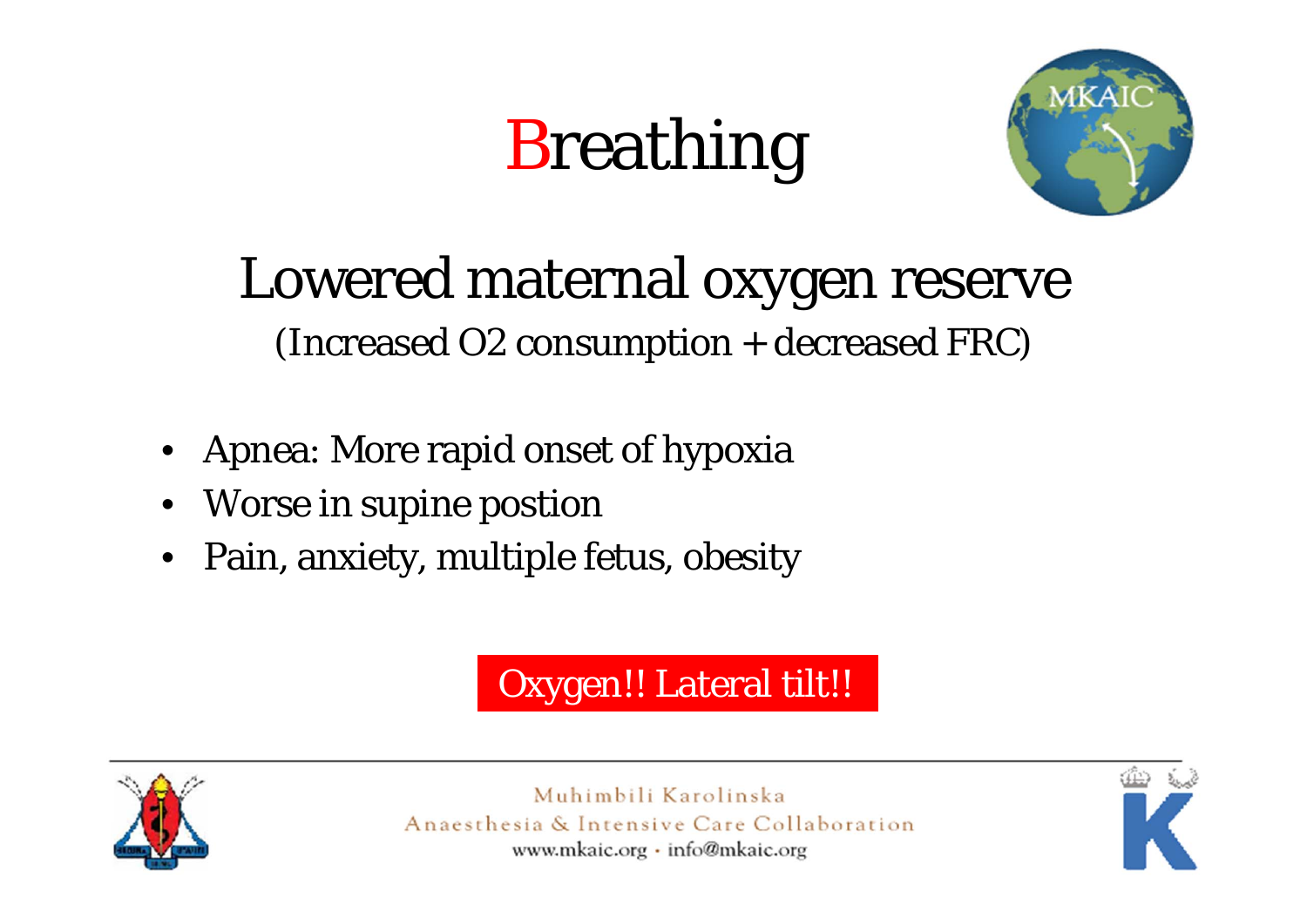

### Physiological preparation for delivery

- •Increased blood volume 45-50%
- $\bullet$ Increased cardiac output 50%
- •Increased stroke volume 30%
- •Decreased systemic vascular resistance, SVR



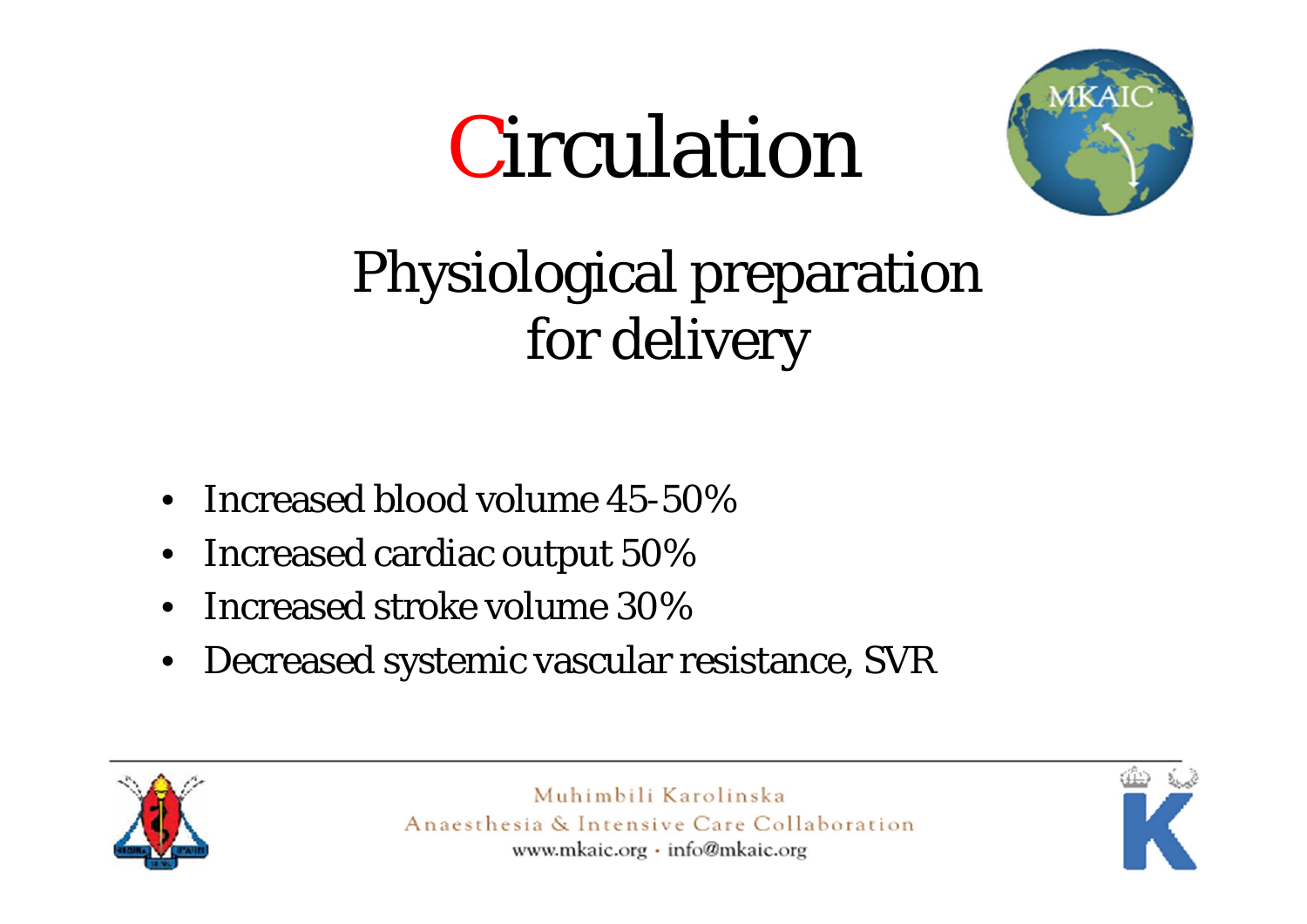

### Limited compensatory capacity

- Blood volume increases 45% -50%
- Plasma volume increases 45%
- Red cell volume increases 20%

#### Bleeding> 500 ml, prepare for fluid/transfusion



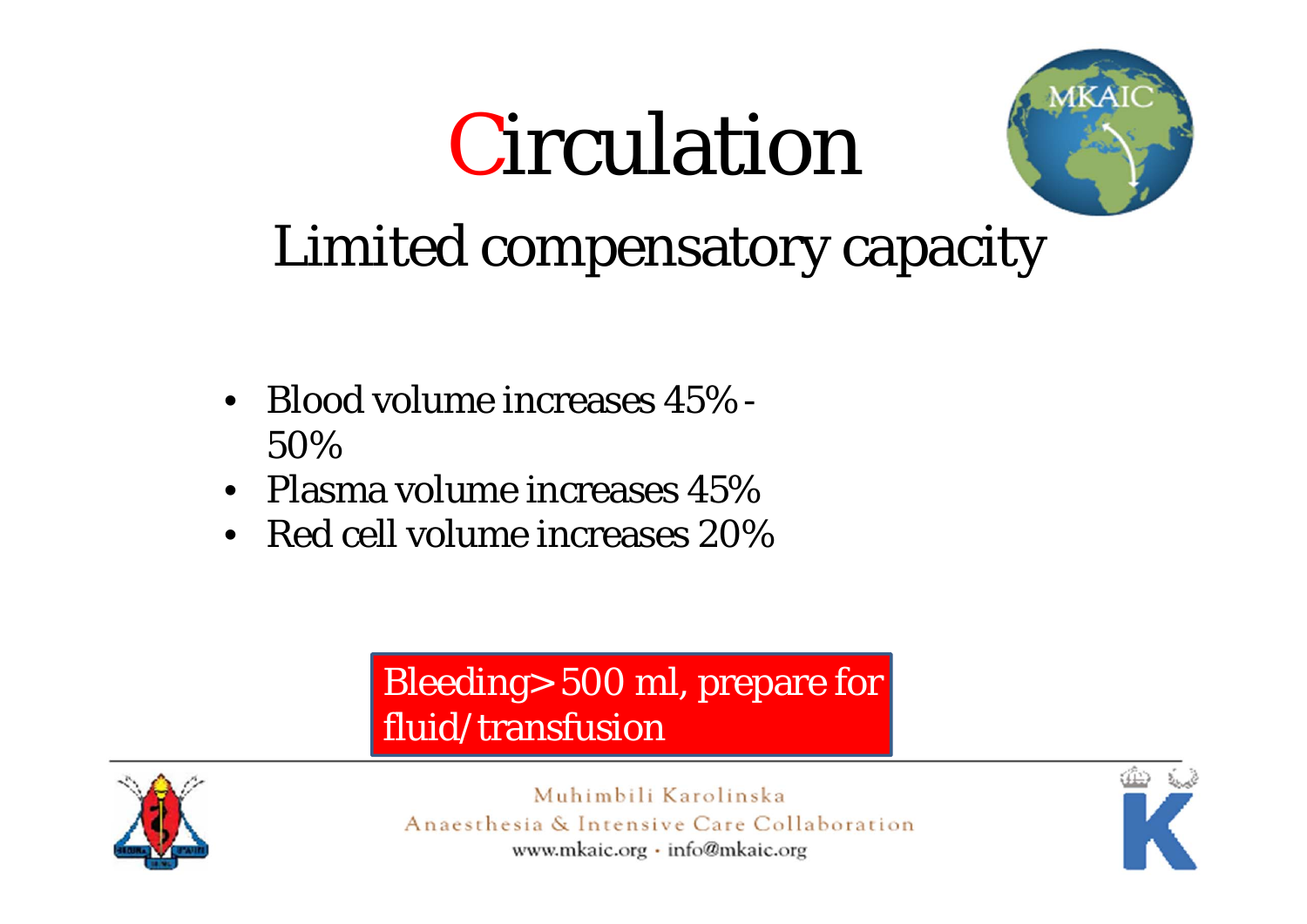

## Vena Cava Syndrome

- Cardiac Output and Blood Pressure in late pregnancy depends on maternal position
- Highest CO in the left or right lateral position
- $\bullet$ Lowest CO in the supine position

#### Left lateral tilt!



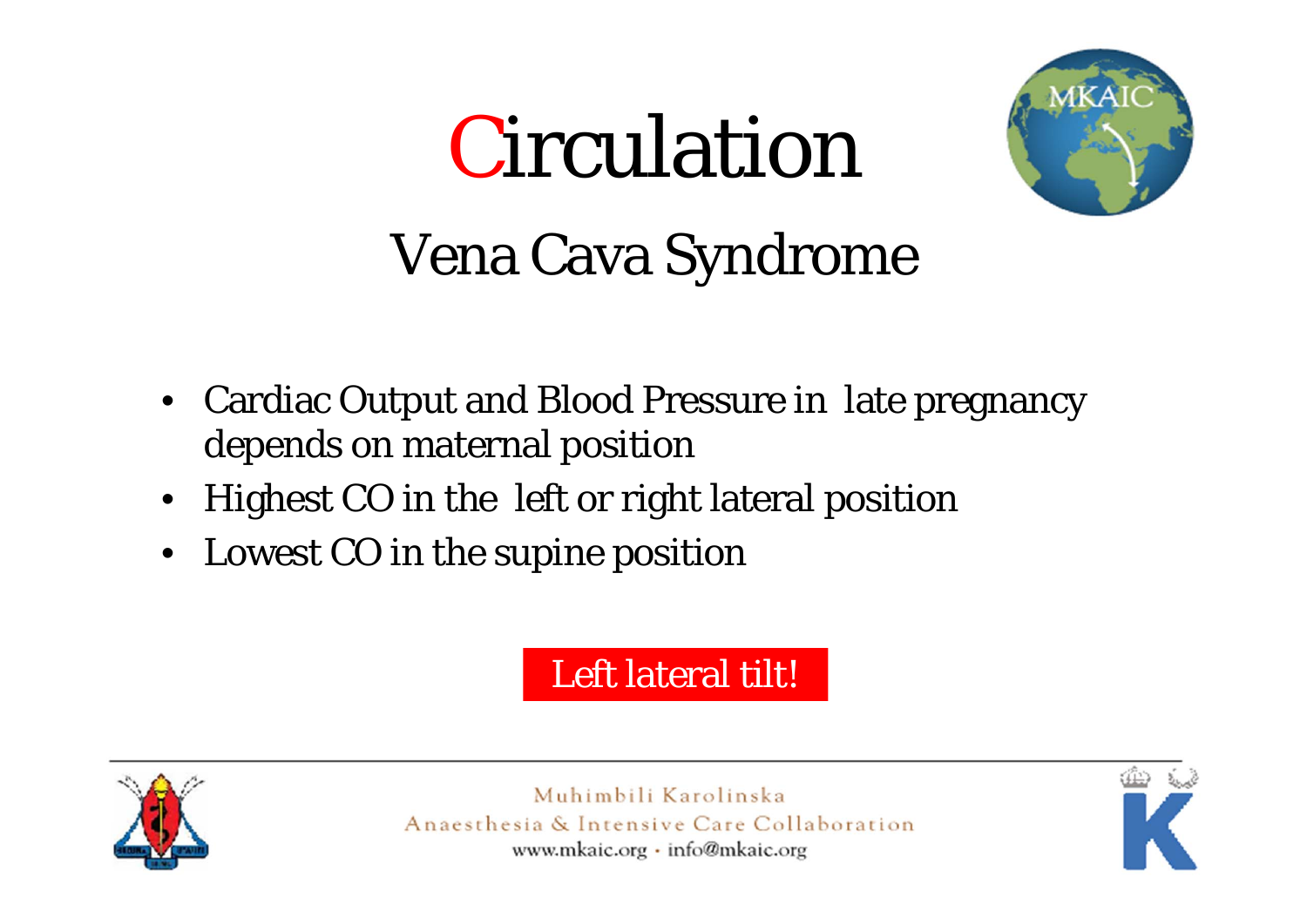

#### Vena Cava Syndrome





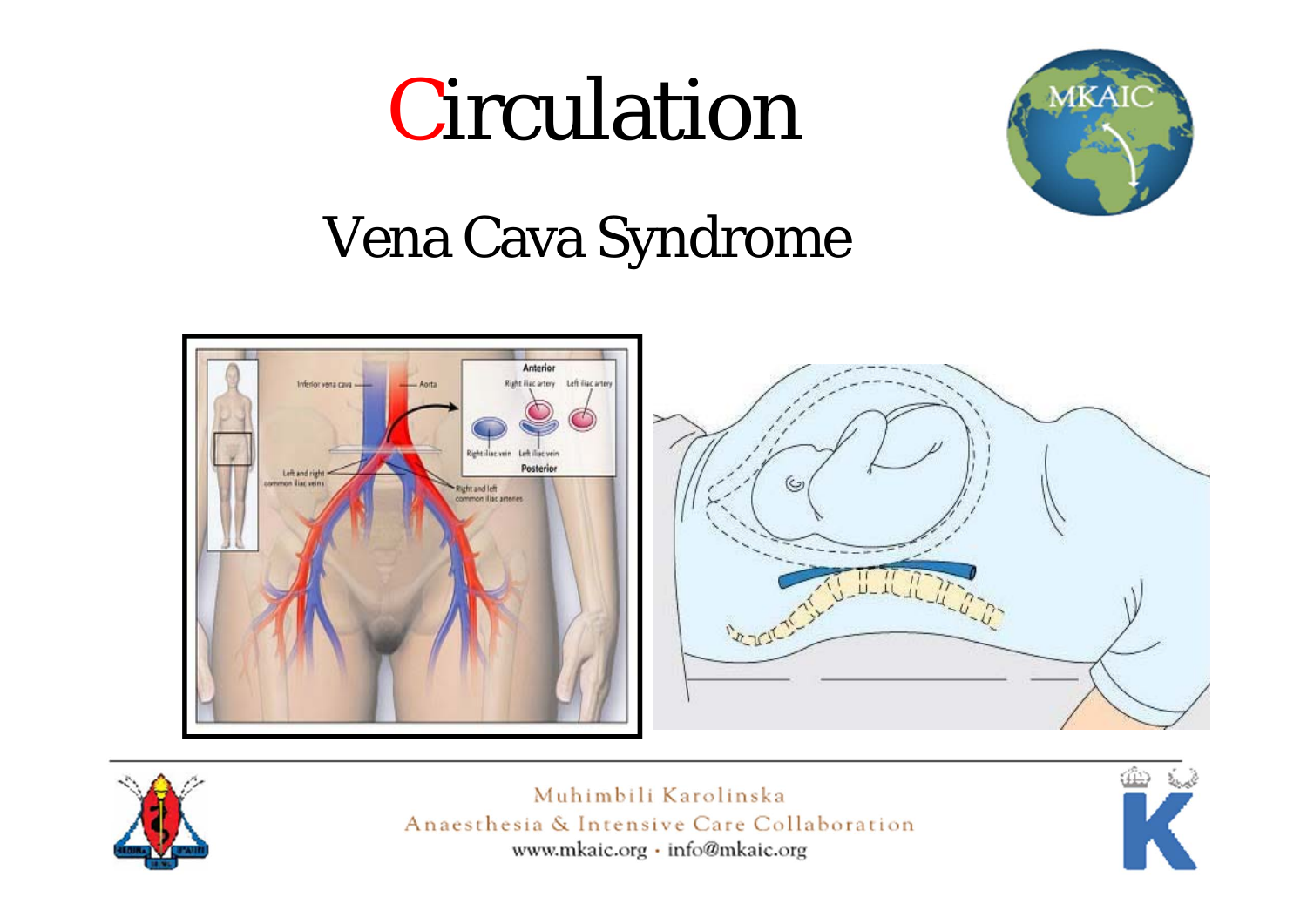

## Hypotension

- SVR is 20% lower in term pregnancy compared to the non-pregnant state.
- GA, Spinal
- Hypovolemia: Bleeding. Prolonged labour $\rightarrow$ dehydration

Fluid! Lateral tilt



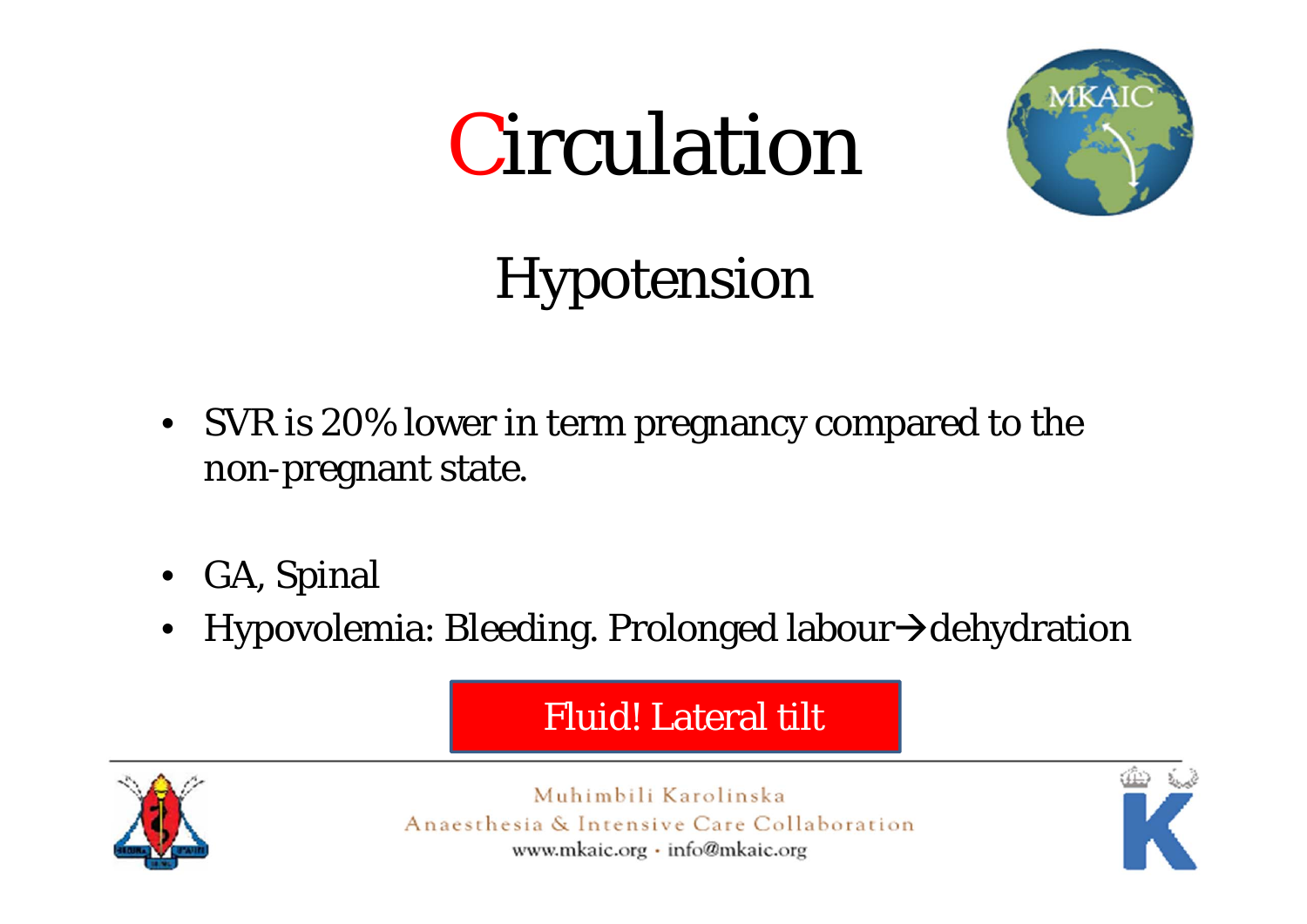

## Hypotension

- Utero-Placental bloodflow increases during pregnancy
- •No autoregulation
- Dependent on the perfusion –pressure
- •Bleeding, Preeclampsia, Abruptio placentae,

#### Blood pressure! Lateral tilt! Fluid!